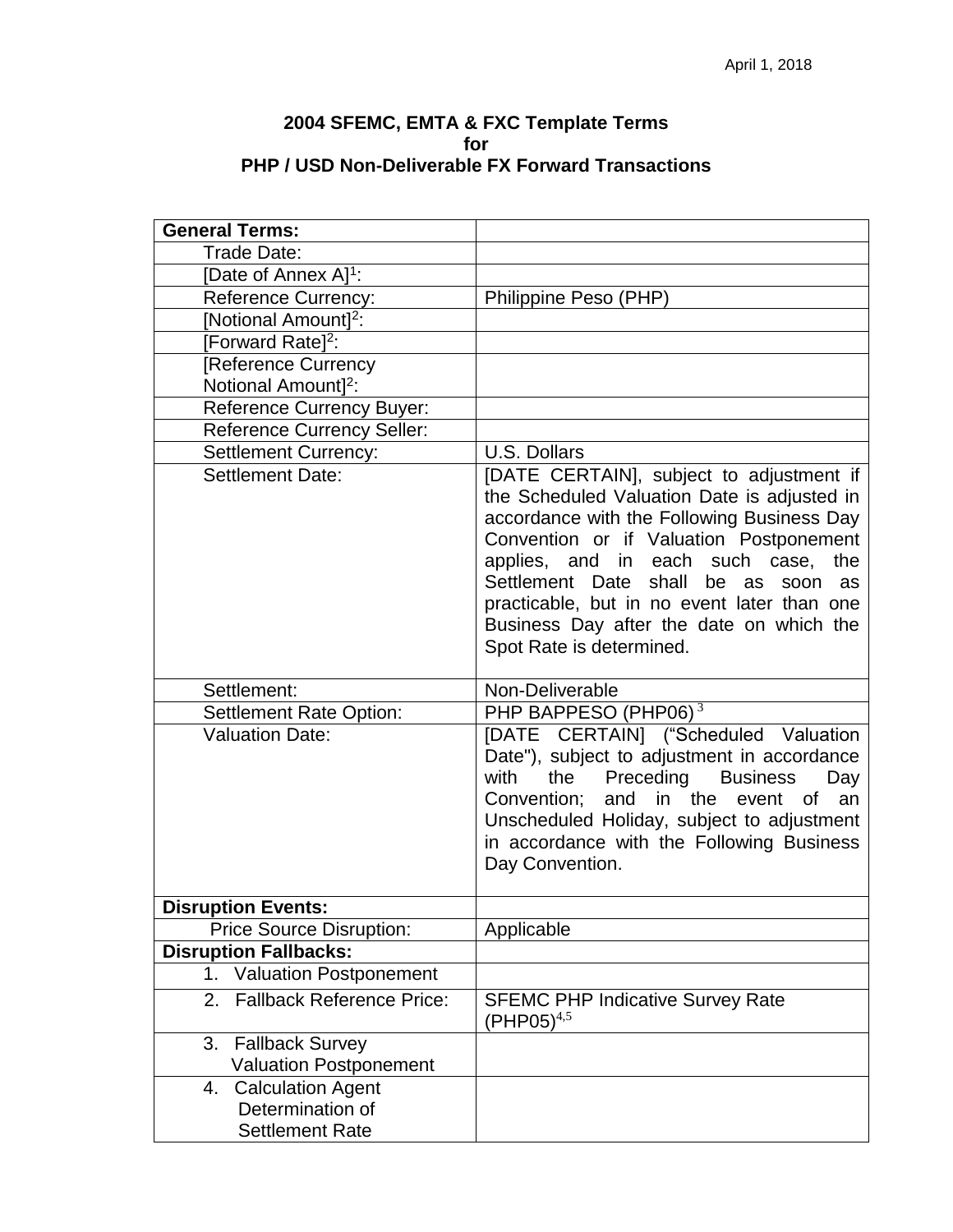| <b>Other Terms:</b>                                             |                                                                                                                                                                                                                                                                                                                                                                                                                                                                                                                                                                                                                                                                                                                                      |
|-----------------------------------------------------------------|--------------------------------------------------------------------------------------------------------------------------------------------------------------------------------------------------------------------------------------------------------------------------------------------------------------------------------------------------------------------------------------------------------------------------------------------------------------------------------------------------------------------------------------------------------------------------------------------------------------------------------------------------------------------------------------------------------------------------------------|
| "Unscheduled Holiday":                                          | "Unscheduled Holiday" means that a day is<br>not a Business Day and the market was not<br>aware of such fact (by means of a public<br>announcement or by reference to other<br>publicly available information) until a time<br>later than 9:00 a.m. local time in the Principal<br>Financial Center(s) of the<br>Reference<br>Currency two Business Days prior to the<br><b>Scheduled Valuation Date.</b>                                                                                                                                                                                                                                                                                                                            |
| "Deferral Period" for<br><b>Unscheduled Holiday:</b>            | In the event the Scheduled Valuation Date<br>becomes subject to the Following Business<br>Day Convention, and if the Valuation Date<br>has not occurred on or before the 14 <sup>th</sup><br>consecutive day after<br>the Scheduled<br>Valuation Date (any such period being a<br>"Deferral Period"), then the next day after the<br>Deferral Period that would have been a<br>Business Day but for the Unscheduled<br>Holiday, shall be deemed to be the Valuation<br>Date.                                                                                                                                                                                                                                                         |
| "Valuation Postponement" for<br><b>Price Source Disruption:</b> | "Valuation Postponement"<br>for<br>means,<br>purposes of obtaining a Settlement Rate, that<br>the Spot Rate will be determined on the<br>Business Day first succeeding the day on<br>which the Price Source Disruption ceases to<br>exist, unless the Price Source Disruption<br>continues to exist (measured from the date<br>that, but for the occurrence of the Price<br>Source Disruption, would have been the<br>Valuation Date) for a consecutive number of<br>calendar days equal to the Maximum Days of<br>Postponement. In such event, the Spot Rate<br>will be determined on the next Business Day<br>after the Maximum Days of Postponement in<br>accordance<br>with<br>the<br>next<br>applicable<br>Disruption Fallback. |
| "Fallback Survey Valuation<br>Postponement":                    | "Fallback Survey Valuation Postponement"<br>means that, in the event that the Fallback<br>Reference Price is not available on or before<br>the 3 <sup>rd</sup> Business Day (or day that would have<br>been a Business Day but for an Unscheduled<br>Holiday) succeeding the end of either (i)<br>Valuation Postponement for Price Source                                                                                                                                                                                                                                                                                                                                                                                            |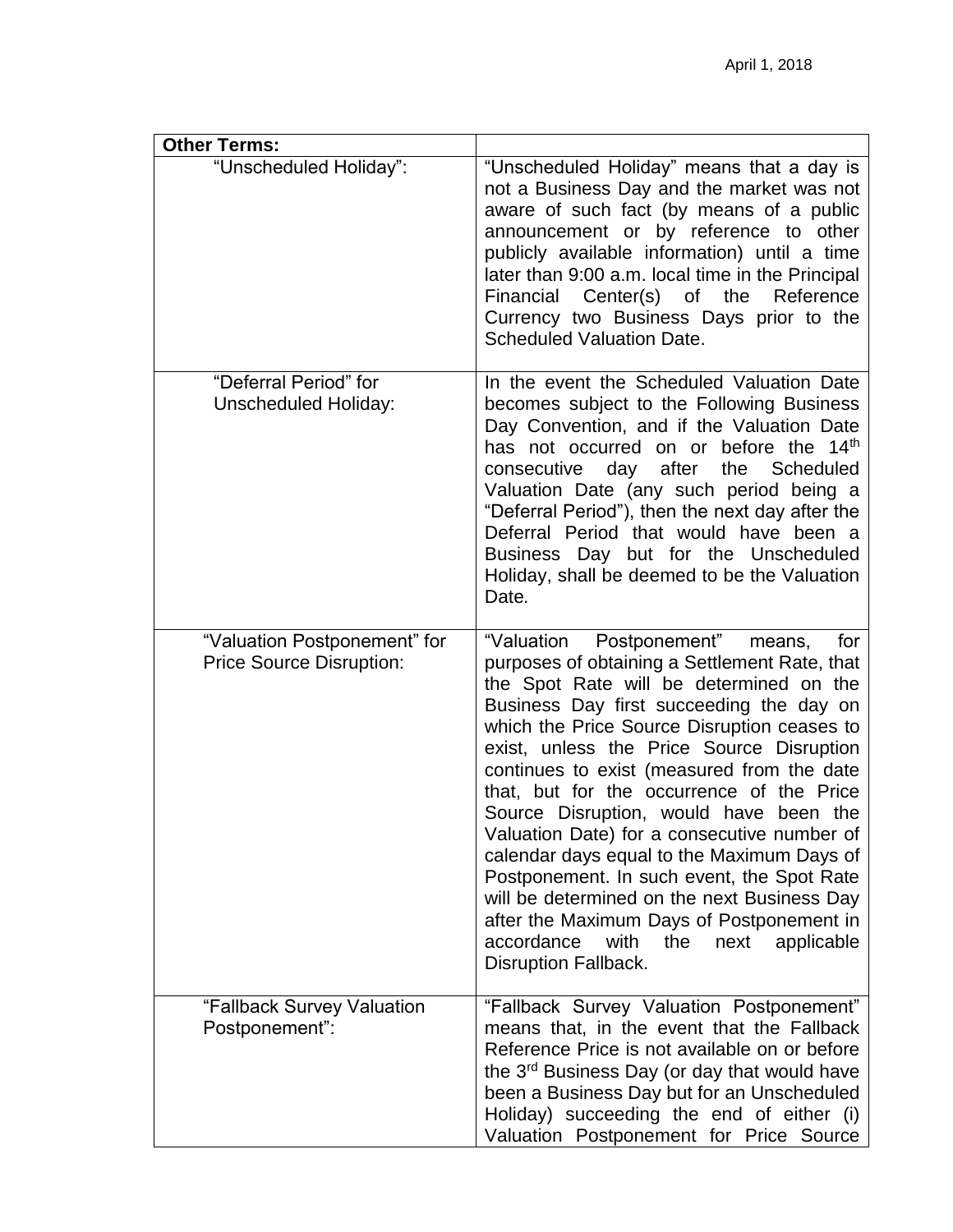|                                                               | Disruption, (ii) Deferral Period<br>for<br>Unscheduled Holiday, or (iii) Cumulative<br>Events, then the Settlement Rate will be<br>determined in accordance with the next<br>applicable Disruption Fallback on such day.<br>For the avoidance of doubt, Cumulative<br>Events, if applicable, does not preclude<br>postponement of valuation in accordance<br>with this provision.                                                                                                                                                                                                                                                                                                                                                                                                                                                                                                                                                                                                                                             |
|---------------------------------------------------------------|-------------------------------------------------------------------------------------------------------------------------------------------------------------------------------------------------------------------------------------------------------------------------------------------------------------------------------------------------------------------------------------------------------------------------------------------------------------------------------------------------------------------------------------------------------------------------------------------------------------------------------------------------------------------------------------------------------------------------------------------------------------------------------------------------------------------------------------------------------------------------------------------------------------------------------------------------------------------------------------------------------------------------------|
| <b>Cumulative Events:</b>                                     | Except as provided below, in no event shall<br>the total number of consecutive calendar<br>days during which either (i) valuation is<br>deferred due to an Unscheduled Holiday, or<br>(ii) a Valuation Postponement shall occur (or<br>any combination of (i) and (ii)), exceed 14<br>consecutive calendar days in the aggregate.<br>Accordingly, (x) if, upon the lapse of any<br>such 14 day period, an Unscheduled Holiday<br>shall have occurred or be continuing on the<br>day following such period that otherwise<br>would have been a Business Day, then such<br>day shall be deemed to be a Valuation Date,<br>and (y) if, upon the lapse of any such 14 day<br>period, a Price Source Disruption shall have<br>occurred or be continuing on the<br>day<br>following such period on which the Spot Rate<br>be<br>otherwise would<br>determined,<br>then<br>Valuation Postponement shall not apply and<br>the Spot Rate shall be determined in<br>the<br>accordance<br>with<br><b>Disruption</b><br>next<br>Fallback. |
| Maximum Days of<br>Postponement:                              | 14 calendar days                                                                                                                                                                                                                                                                                                                                                                                                                                                                                                                                                                                                                                                                                                                                                                                                                                                                                                                                                                                                              |
| <b>Relevant City for Business Day</b><br>for Valuation Date:  | Manila                                                                                                                                                                                                                                                                                                                                                                                                                                                                                                                                                                                                                                                                                                                                                                                                                                                                                                                                                                                                                        |
| <b>Relevant City for Business Day</b><br>for Settlement Date: | <b>New York</b>                                                                                                                                                                                                                                                                                                                                                                                                                                                                                                                                                                                                                                                                                                                                                                                                                                                                                                                                                                                                               |
| Calculation Agent: <sup>6</sup>                               |                                                                                                                                                                                                                                                                                                                                                                                                                                                                                                                                                                                                                                                                                                                                                                                                                                                                                                                                                                                                                               |